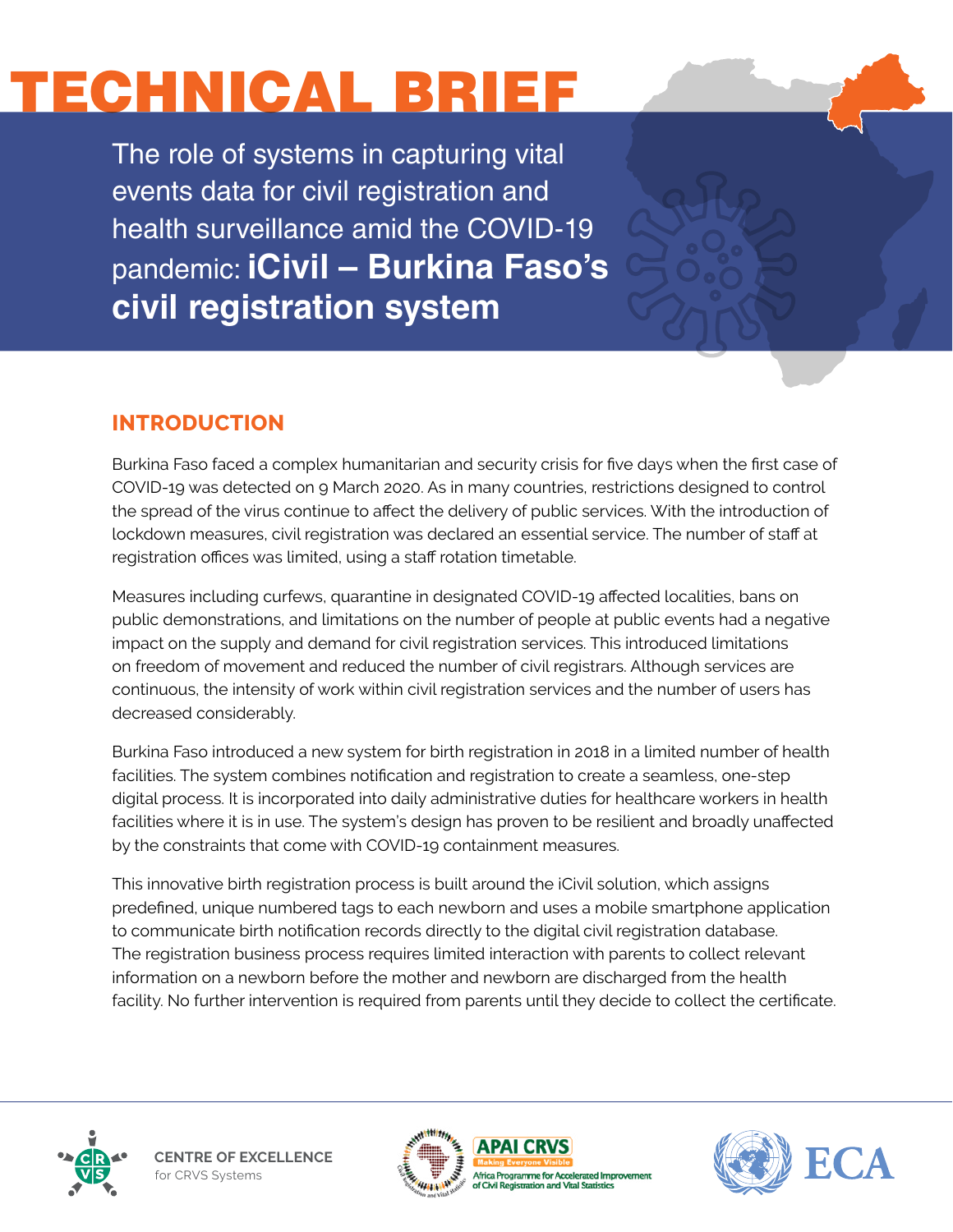The advantage of this registration business process, built during a health crisis such as COVID-19, is that all children born in health facilities where the system is in use will be registered in a timely manner, regardless of capacity limitations faced by civil registration offices.

The system became fully operational in 2020 after an extensive piloting period in 2018 and 2019. As of January 2021, only 50 out of 2,584 vital event notification points across the country use the iCivil system.

The iCivil technology was originally developed by a private company. Burkina Faso's government purchased the licence and now owns the system. The government is further deploying the system with support from financial and technical partners such as the United Nations Population Fund (UNFPA). Civil registration centres that use the technology fall under the authority of the General Directorate for the Modernization of Civil Status (DGMEC). Health centres that use the technology fall under the authority of the Ministry of Health. To make the iCivil system operational, there is an interoperability protocol between the Ministry of Health and the Ministry of Territorial Administration, which oversees DGMEC. This protocol allows DGMEC to intervene directly in pilot health facilities in the event of technical problems.

The purpose of this brief is to document the role of systems in capturing vital data for civil registration and health surveillance during the COVID-19 pandemic.

### **DIGITIZING CIVIL REGISTRATION IN BURKINA FASO**

Under the Ministry of Territorial Administration, Decentralization and Social Cohesion, DGMEC is responsible for civil registration. In 2019, DGMEC adopted iCivil, a technological solution that computerized its civil registration system to address the challenges the country was facing in meeting certain registration coverage goals. Burkina Faso's government has made efforts to improve birth registration rates, resulting in approximately 77 percent of births being registered.<sup>1</sup> However, this still leaves almost 2.3 million children under the age of 18 unregistered.<sup>2</sup> Urban registration rates are typically higher, at 93 percent,<sup>3</sup> versus 74 percent in rural areas,<sup>4</sup> indicating that efforts are still needed to reach full population coverage, particularly in remote locations.

The purpose of introducing the innovations in notification management was to

- improve registration rates;
- ensure systematic and universal registration;
- establish the availability and permanence of civil status services throughout the territory;
- ensure the availability of exhaustive data on births and deaths; and
- leverage the consequent financing of the civil status system.

<sup>1</sup> World Bank ID4D 2018 dataset. **[datacatalog.worldbank.org/dataset/identification-development-global-dataset](https://datacatalog.worldbank.org/dataset/identification-development-global-dataset)**

<sup>2</sup> Ibid.

<sup>3</sup> Ibid.

<sup>4</sup> Ibid.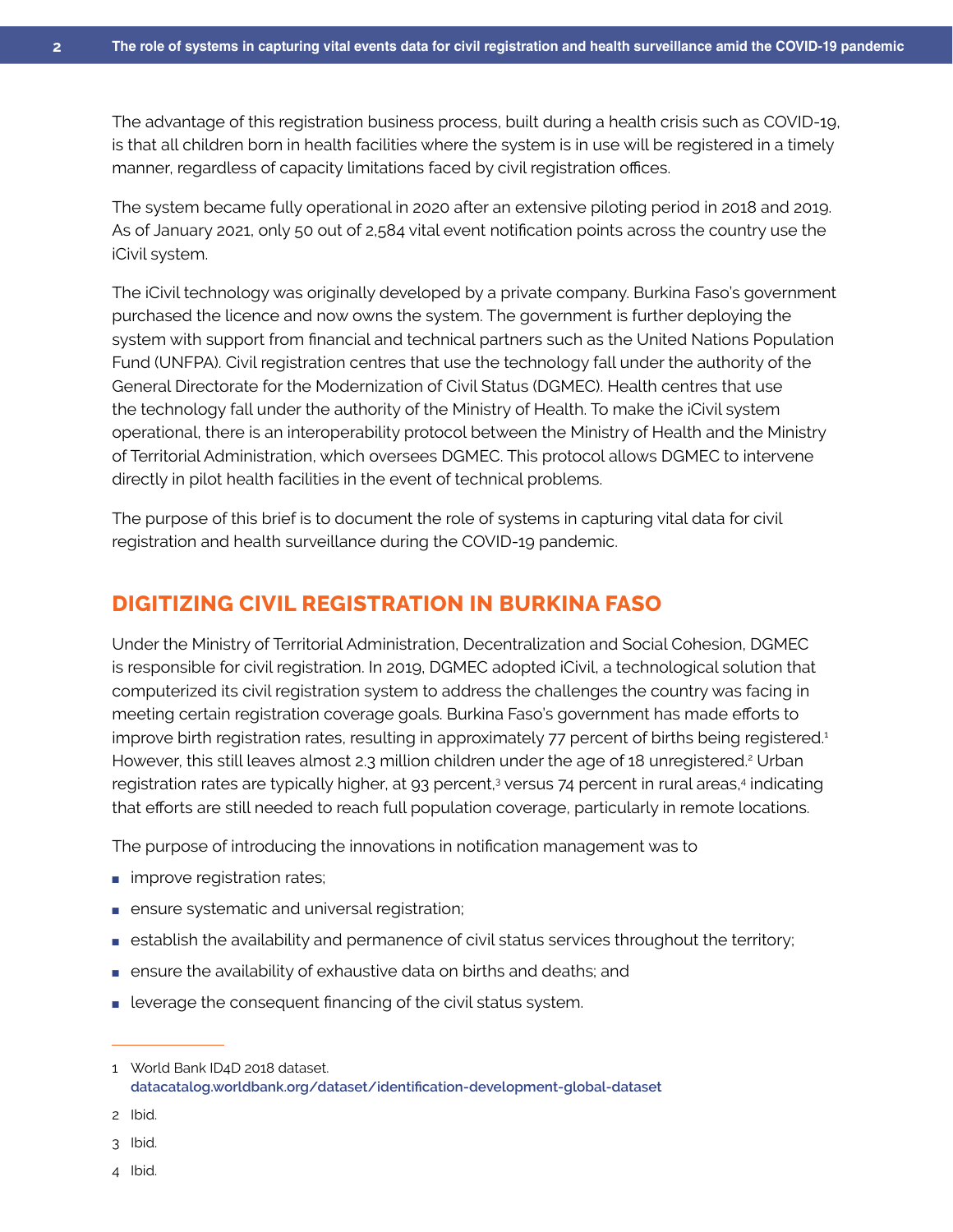## **ICIVIL EXPLAINED**

The iCivil integrated technology solution is a platform based on protected unique identification codes stored on iCivil hospital bracelets. It includes a mobile application to transfer vital events data into a DGMEC-operated national digital registry of civil status. Other than being used to register births, the process is used to assign people a unique identification number used from birth until death. It allows for vital events to be declared and systematically and securely registered, and for certificates to be issued smoothly. The system also features dynamic interoperability with other related systems.

The platform considers all the facts of civil status and ultimately allows all citizens, both inside and outside the country, to obtain a copy of their civil status documents in any registration centre in the country and in embassies and consulates in other countries.

#### **Overview**



officer can register the birth. Information from the registration record is extracted from the National Register of Civil Status. A certified copy of the birth certificate can be printed with the image of the bubble tag.

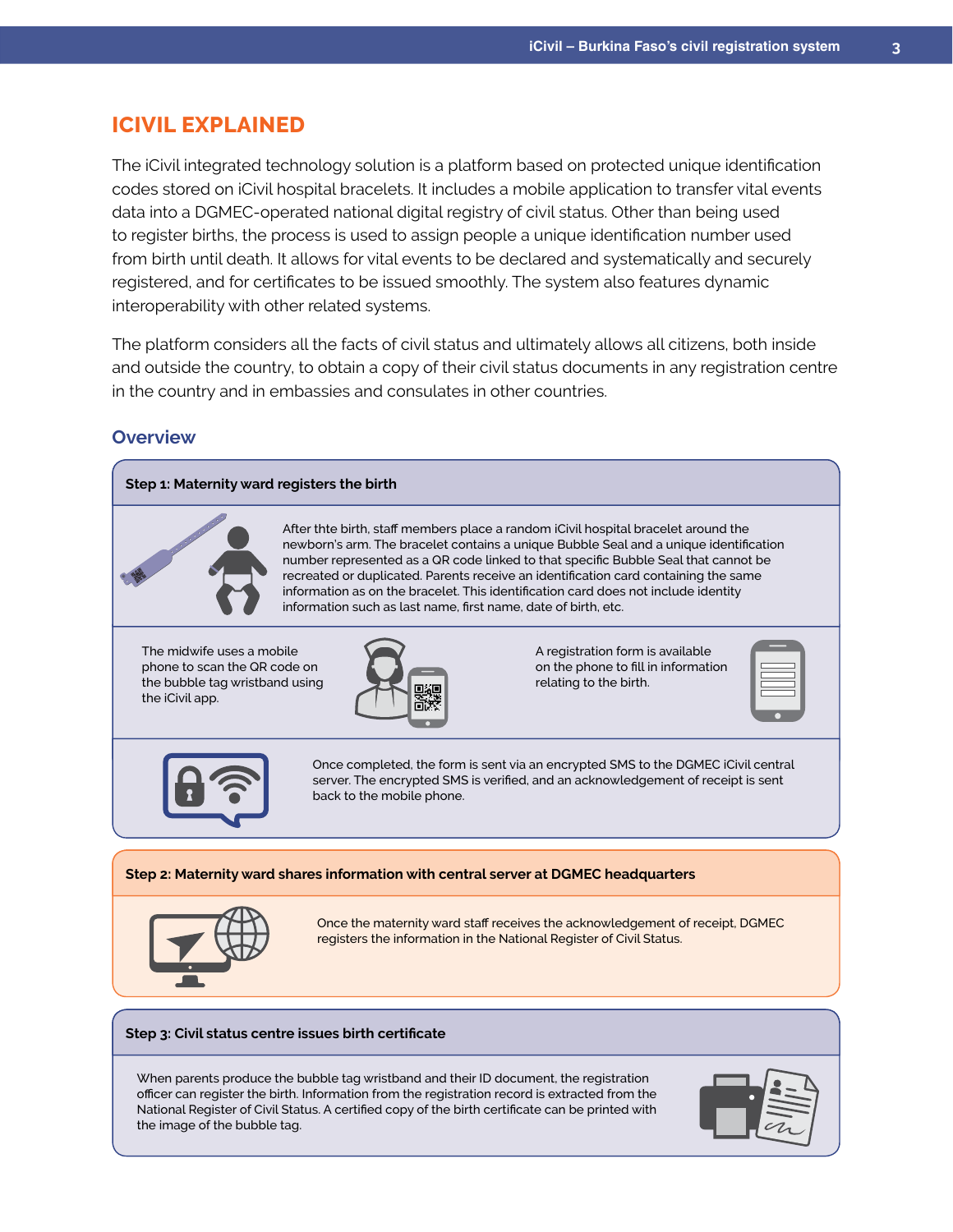When fully implemented, Burkina Faso's technological solution will allow for

- systematic registration of newborns in health facilities, deaths, and other civil status events;
- registration of community births by community-based health workers using interoperability protocols;
- electronic archiving of civil status documents;
- reduced deadlines for issuing civil status documents;
- secure, reliable civil status documents;
- work optimization for users (health workers, registrars, justice officials, etc.);
- production and completeness of reliable vital statistics;
- issuance of civil status certificates at any registration centre across the country;
- interoperability with other government systems such as health systems, the National Identification Office, the Independent National Electoral Commission, and the National Institute of Statistics and Demography;
- a secure, reliable electoral register; and
- efficiency in managing the civil status system in the interests of technical and financial partners.

Currently, there are 1,193 civil status offices and 2,584 registration points where vital event notifications can be recorded. So far, only 130 registration points are using the iCivil system (104 in health facilities and 16 in local communities).

Mobile network operators that provide data transfer services are Telmob, Telecel, and Orange at an annual cost of 1,200,000 CFA (US\$2,230). In the experimental phases of 2018 and 2019, the total number of notifications received via mobile network operators was 908 and 1,505, respectively. Since then, the total number of iCivil-enabled registration points has increased significantly. As result, during the COVID-19 crisis, the overall number of registered births using iCivil increased.

Notifications and certifications from January to August 2020 are illustrated in Table 1 below. There were 6,656 births reported and registered from March to July 2020, and 3,283 birth certificates were issued.

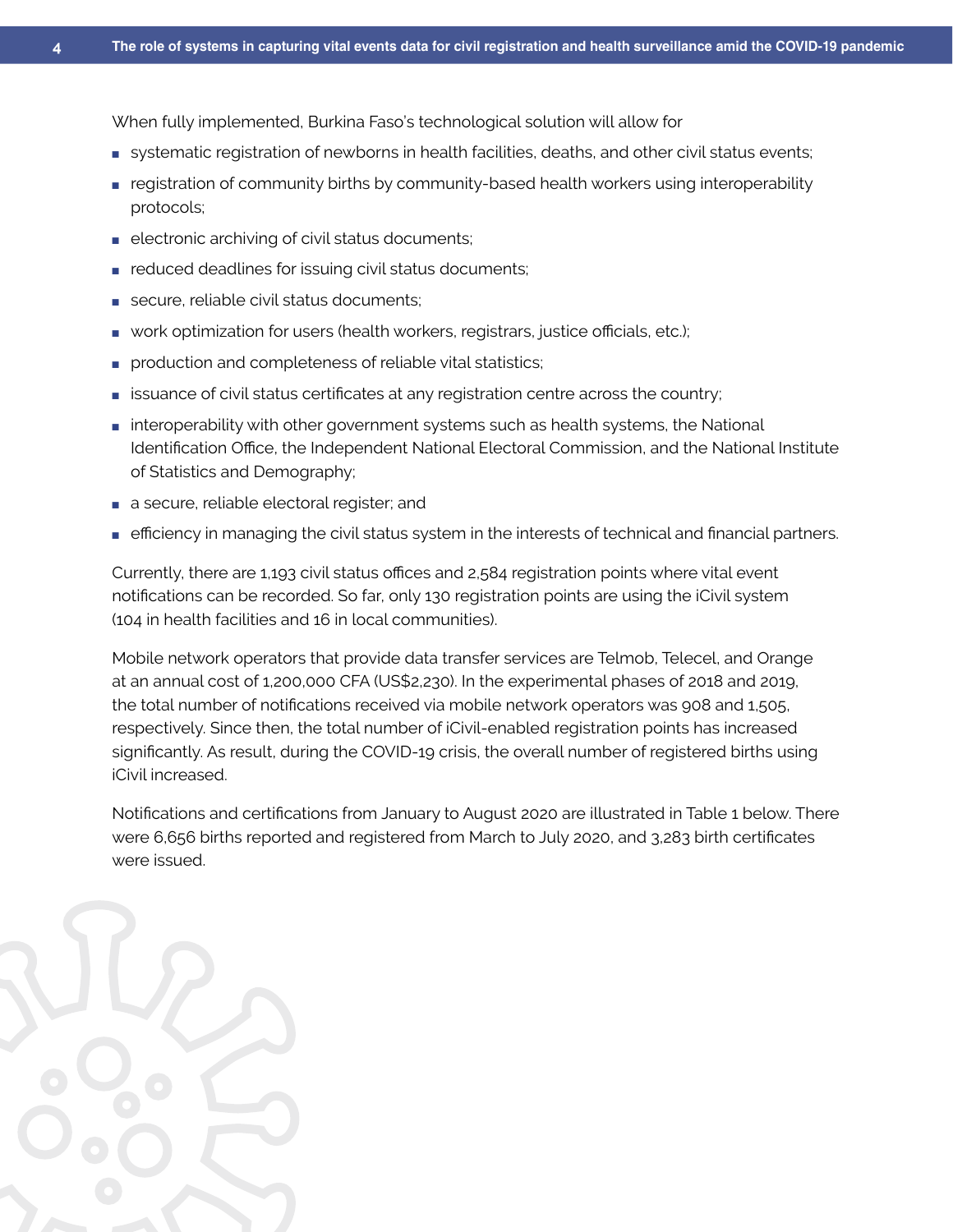| <b>Period (2020)</b> | <b>Notifications</b> |               | <b>Recordings</b> |               | <b>Certifications</b> |               |
|----------------------|----------------------|---------------|-------------------|---------------|-----------------------|---------------|
| <b>Month</b>         | <b>Births</b>        | <b>Deaths</b> | <b>Births</b>     | <b>Deaths</b> | <b>Births</b>         | <b>Deaths</b> |
| January              | 500                  |               | 500               |               | 78                    |               |
| February             | 1,200                |               | 1,200             |               | 367                   |               |
| March                | 1,219                |               | 1,219             |               | 498                   |               |
| April                | 1,713                |               | 1,713             |               | 749                   |               |
| May                  | 1,395                |               | 1,395             |               | 726                   |               |
| June                 | 1,194                |               | 1,194             |               | 731                   |               |
| July                 | 1,135                |               | 1,135             |               | 579                   |               |
| August               | 1,282                |               | 1,282             |               | 627                   |               |
| <b>Total</b>         | 9,638                |               | 9,638             |               | 4,355                 |               |

**Table 1. Notifications, recordings, and certifications received via mobile network during the pandemic in 2020.**

#### **Business processes**

The following section describes the systems and processes for births and deaths. It also outlines the data elements collected by the iCivil system.

#### *Births*

- A declaration must be made within two months of the delivery date to the registrar for the place of birth.
- The father, mother, one of the ascendants, or the closest relative (see art. 107 of the Personal and Family Code<sup>5</sup>) is responsible for making the declaration. Otherwise, a declaration must be made by others who attended the delivery.
- After two months, a birth certificate can be established only by a birth declaration judgement issued by a departmental or district court.
- The information received is transcribed in the register for the current year in duplicate.
- Declarants receive a full copy of the birth certificate.
- Declarants may request the extracts.
- At the end of the year, the office of the public prosecutor of Burkina Faso near the territorially competent high court receives a copy of the register. After verification, the public prosecutor submits the register to the registry of the territorially competent high court.

<sup>5</sup> Refworld. 1989. Burkina Faso: Code des personnes et de la famille. **[refworld.org/docid/3ae6b4da27.html](https://www.refworld.org/docid/3ae6b4da27.html)**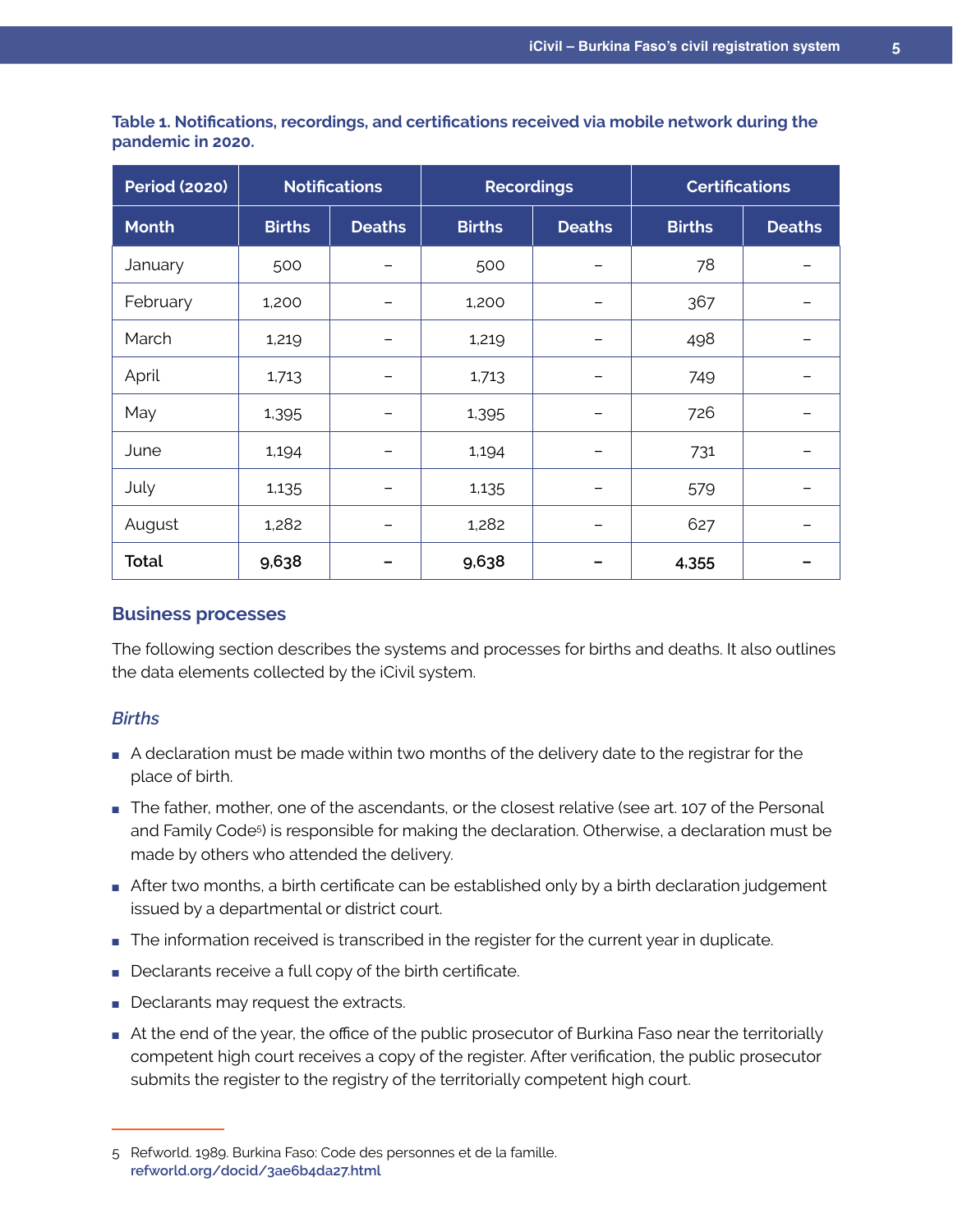■ The other copy is kept at the main civil status centre of the town hall to issue future certificates.

#### *Deaths*

- A declaration must be made within two months of the date of death to the registrar for the place of death.
- The surviving spouse, an ascendant or descendants, or any person with the most accurate and complete information possible on the deceased's civil status is responsible for making the declaration.
- After two months, a death certificate can only be established by a declaration of death from a departmental or district court.
- The information is entered in the register for the current year in duplicate.
- Declarants receive a complete copy of the death certificate.
- At the end of the year, a copy of the register is sent to the prosecutor of Burkina Faso at the territorially competent Tribunal de Grande Instance (court). After verification, the prosecutor files it with the registry of the Tribunal de Grande Instance.
- The other copy is kept at the main civil status centre of the town hall to issue future documents.

Data collected by the civil registry services concern births, marriages, and deaths. Deaths and causes of death are recorded by health services.

#### *Data elements captured for civil registration*

Table 2 below describes the data elements captured by Burkina Faso's civil registration system using the medical registration form, civil status register, and iCivil system.

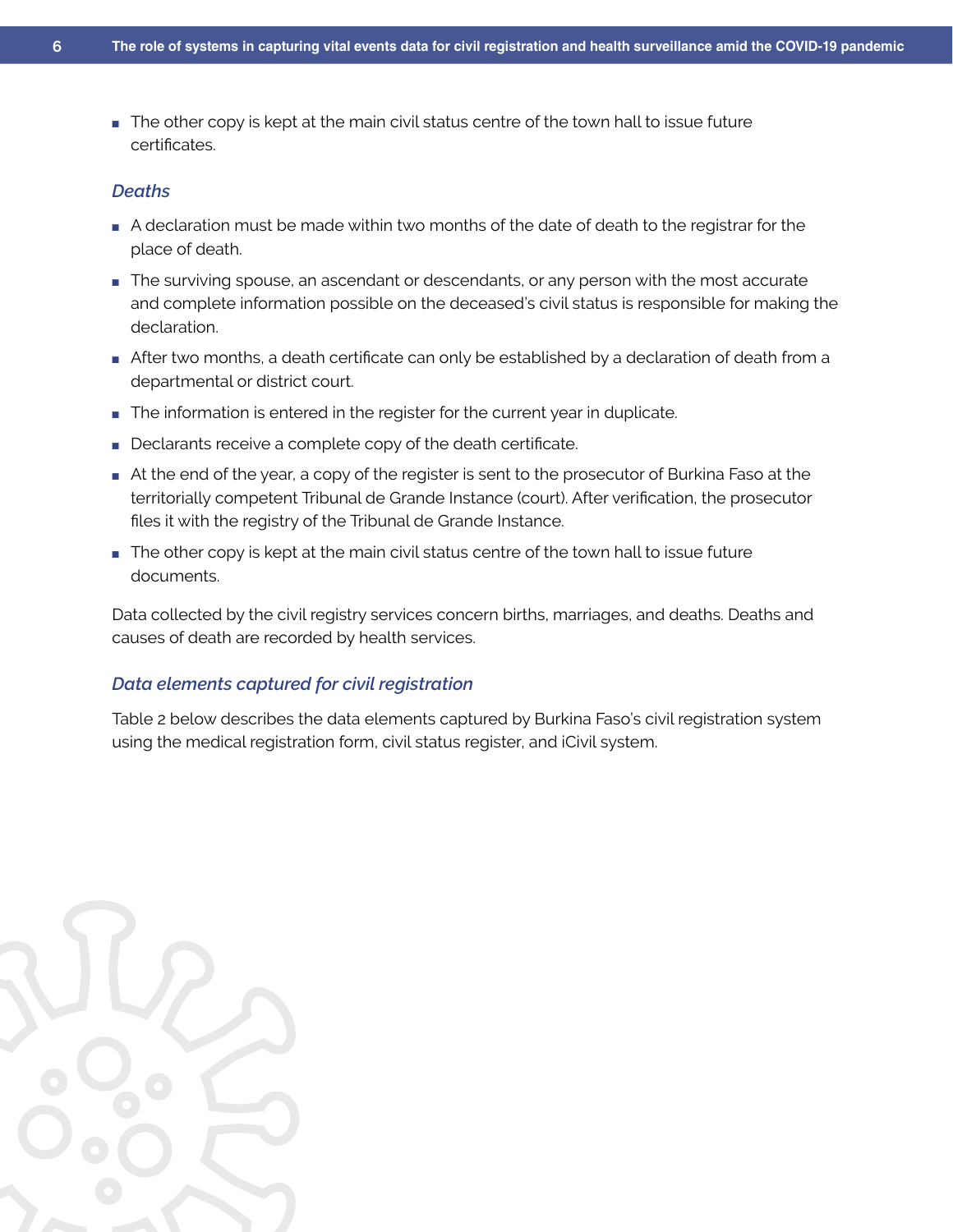#### **Table 2. Birth register.**

#### **Characteristics of the birth (event)**

- Date of the event
- Registration date
- $\bullet$  Location of the event
- Urban/rural occurrence
- Place of registration

#### **Characteristics of the mother**

- $\bullet$  Date of birth
- $\bullet$  Age<sup>\*</sup>
- Marital status
- Child born in wedlock (child's legitimacy status) \*\*
- Usual occupation
- Usual place of residence
- Place of residence
- Urban/rural residence

#### **Characteristics of the father**

- Date of birth
- Marital status
- Usual occupation
- Usual place of residence
- $\bullet$  Place/country of birth
- Date of the mother's last menstrual period\*

• Type of event location (hospital, home, etc.)

 $\bullet$  Gestational age\*

 $\bullet$  Type of birth\*

• Birth weight\*

 $\bullet$  Sex

- Number of prenatal visits\*
- Month of pregnancy prenatal care began\*
- $\bullet$  Birth order or parity\*
- Children born to mother during her entire lifetime and still living\*
- Place of residence
- Urban-rural residence
- Place/country of birth

\*Data elements available on the medical registration form.

\*\*Data elements available on the civil registration form (not on the medical registration form).

#### **Table 3. Death register.**

#### **Characteristics of the death (event)**  $\bullet$  Date of the event • Registration date ● Location of the event • Urban/rural event • Place of registration ● Cause of death • Presence at birth (for deaths of children) less than 1 year old) **Type of event venue (hospital, home, etc.)** • Characteristics of the descendant • Date of birth ● Age ● Sex • If the birth has been registered (for deaths of children less than 1 year old) • Previous place of residence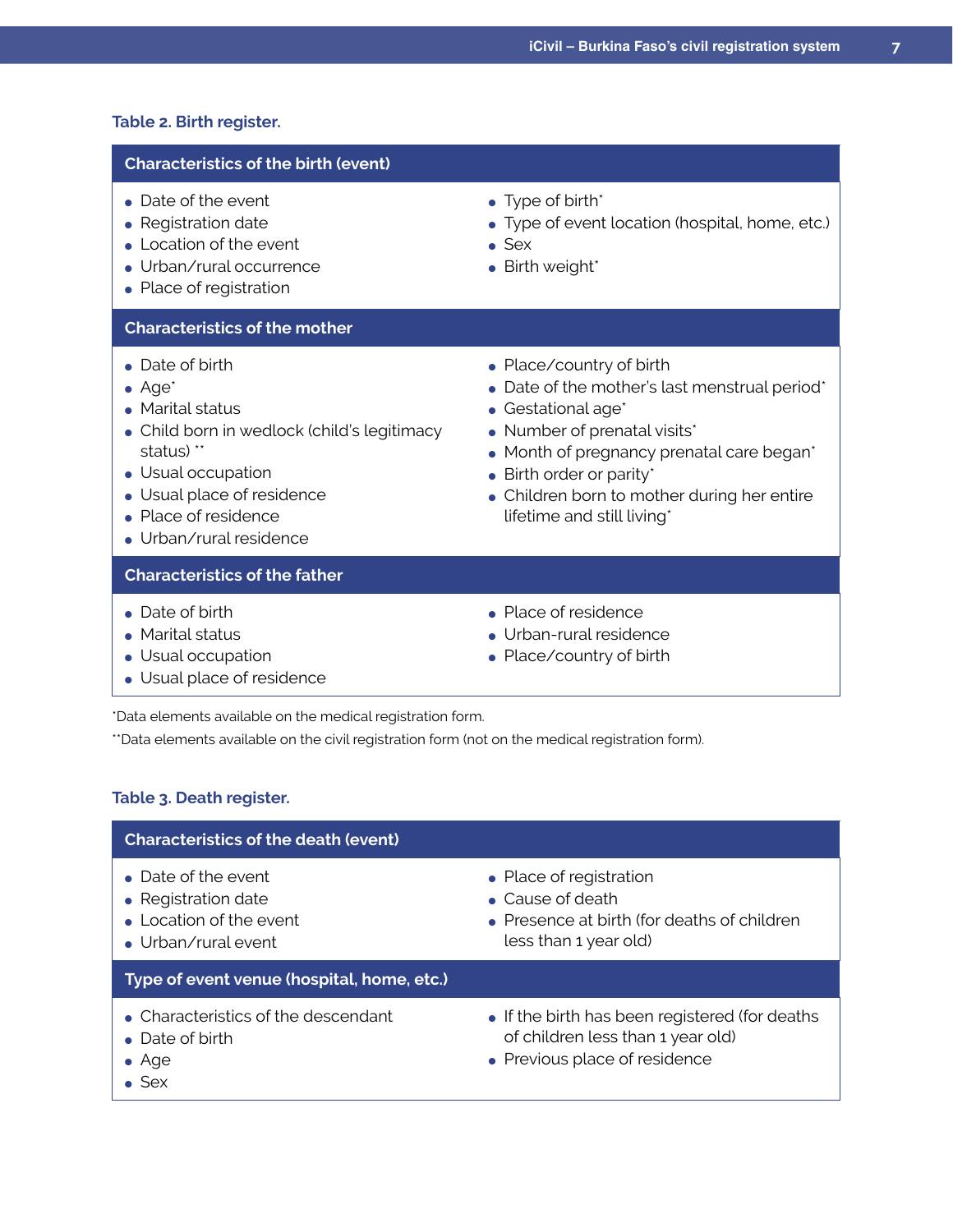#### **System architecture**

The iCivil system uses smartphones as declaration terminals to capture and transmit information about an event by an operator at the registration point where iCivil is operational.

The starting point for capturing birth data in the terminal is the identification bracelet assigned to a newborn, which carries an identification code and a unique and non-reproducible authenticating element, or bubble key.

The iCivil system can securely process data transmitted through a basic communication network (landline or mobile operator network), and produce official documents certifying its authenticity. The system includes the following technical elements to safeguard authenticity and integrity in the handling and processing of vital events data:

- Authentic identification media (bubble seal bracelet) comprising at least one unique identification code (number) and at least one authenticating element (bubble seal), prepared in a database of produced and distributed authentic identification media (bubble key bracelet);
- The capture and transmission of the identification code using the terminal; and
- A server configuration that verifies the existence and availability of the identification code received in the database of the authentic identification media.

The bubble key brings together integrity and security by establishing an inviolable link between the bracelet assigned to the newborn and the digital record in which the corresponding vital event is stored. Once parents request a birth certificate, the authentication of the bubble seal from the bracelet against the bubble seal in the database provides added assurance that the record in the database belongs to the child whose parents are requesting the certificate.

#### **Unique identifier for birth registration**



#### **Smartphone with iCivil application**



#### **Unique identifiers (for prior rights regularization)**

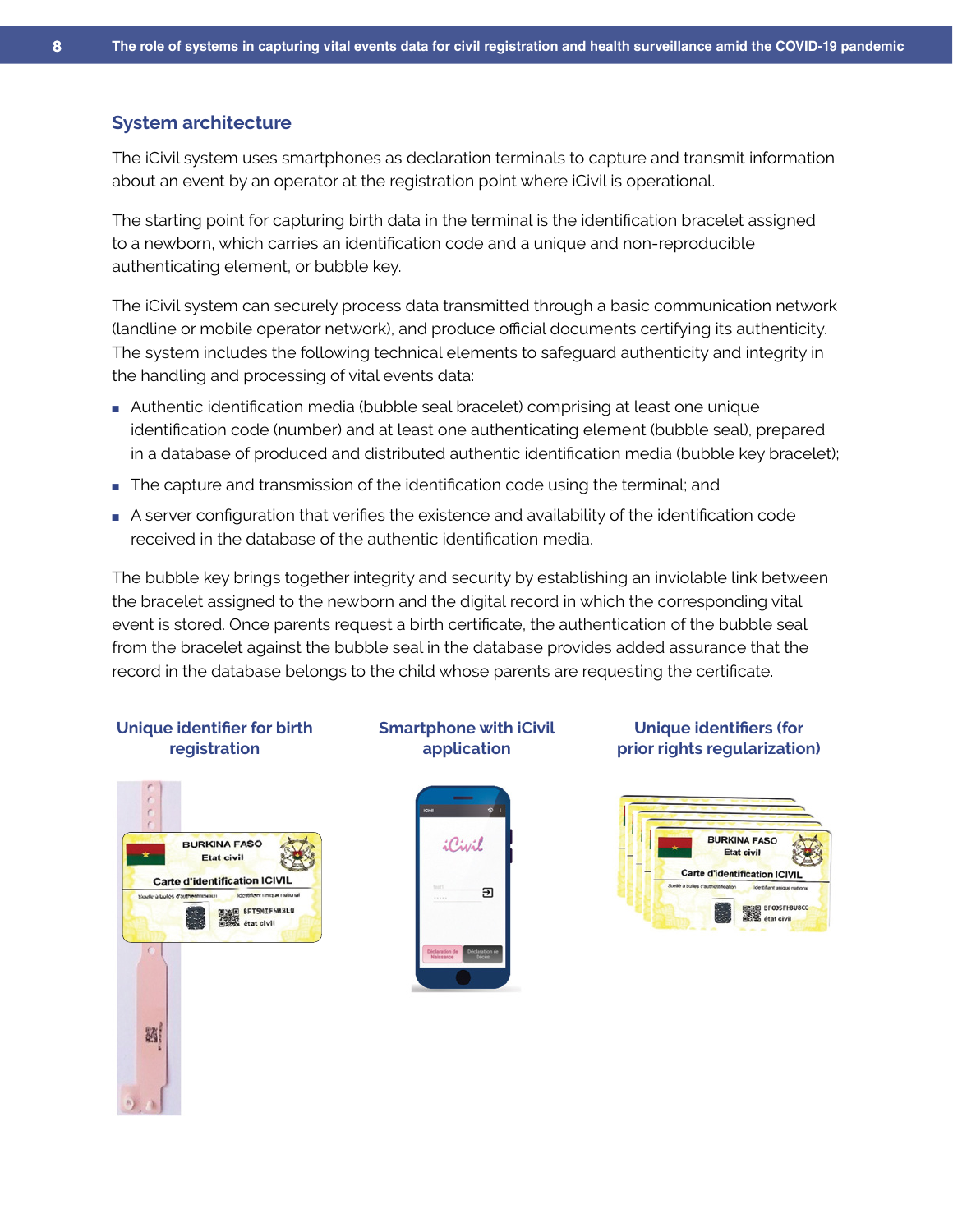## **HOW ICIVIL WAS USED TO RESPOND TO THE COVID-19 PANDEMIC**

The iCivil solution consecutively allows the notification, declaration, registration, and issuance of certificates. This is done mainly by attributing a unique identifier at birth, creating a digital national register of civil status, and using appropriate technologies for civil status management.

During the COVID-19 pandemic, in municipalities using the iCivil technological solution, births were registered from health facilities through smartphones, directly to the national server installed at DGMEC. This helped reduce contact and ensured continuous recording. Death registration, however, has yet to be rolled out.

## **GENERAL CONSIDERATIONS FOR USING ICIVIL**

- **Data collection:** DGMEC uses iCivil to monitor and encourage registration through increased advocacy to increase registration rates and inform political and administrative authorities on the importance of birth registration.
- **Data use:** Different stakeholders, such as the National Institute of Statistics and Demography, can now access statistical reports. However, civil registration data has not been used for health surveillance during the COVID-19 pandemic.
- **Advantages:** The main advantage of using the iCivil system in general and in the context of the COVID-19 pandemic is that it allows for continued recording of vital events. iCivil also provides data on births and deaths and helps prevent physical contact between agents and users of civil status services.
- **System improvements:** DGMEC is focusing on expanding the iCivil system to all civil status offices and involving more stakeholders to improve civil registration in Burkina Faso.

A revision of the main code for civil registration is expected to introduce the digital civil registry.

The existing legal and regulatory framework does not support digital technology and considers only paper-based registers as legal documents. However, initiated by DGMEC, a revision of the Code of Persons and Family is under way. In its current draft version, the revised law would consider both physical and digital registries as legal bases. The draft of the bill is still to be approved by the government Cabinet before going to Parliament.<sup>6</sup>

<sup>6</sup> World Bank. 2017. ID4D Country Diagnostic: Burkina Faso, **[documents1.worldbank.org/curated/en/653431522763079651/ID4D-Country-Diagnostic-Burkina-Faso.pdf](http://documents1.worldbank.org/curated/en/653431522763079651/ID4D-Country-Diagnostic-Burkina-Faso.pdf)**